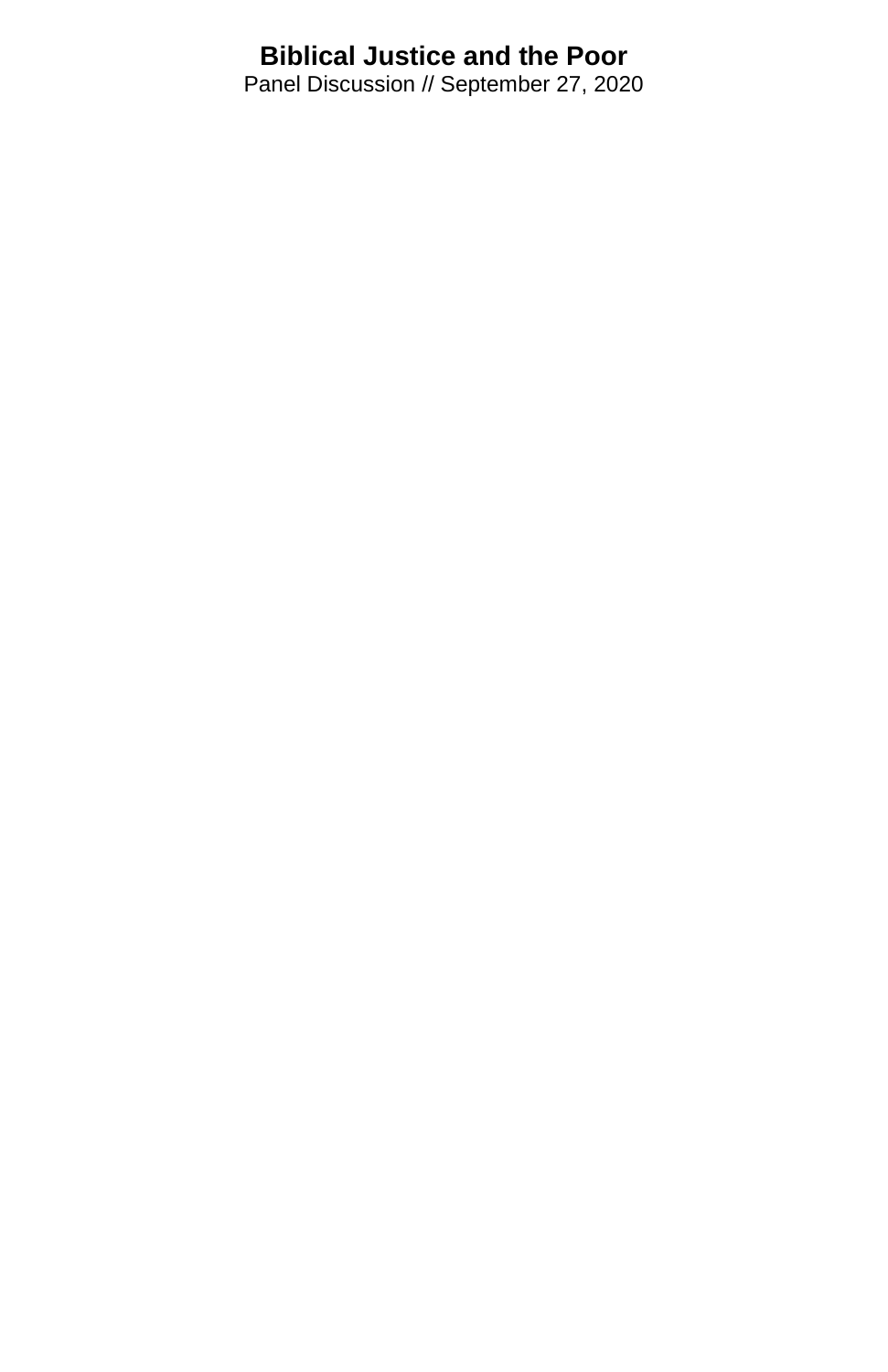## **Sermon questions**

Use these questions to discuss the sermon from Sunday, focusing on how you can **grow** as an everyday follower of Jesus and how you can **go** accomplish what Jesus calls you to do.

1. What did you learn from the Panel Discussion this week? What ideas were new or challenging?

2. Privilege was defined as "an advantage or right that is both unearned and not available to everyone." For you personally, what are some privileges that you have had in your life?

3. Have someone read **Deuteronomy 8:17-18,** and someone else read **1 Corinthians 4:7.** How do these texts speak to the idea of privilege?